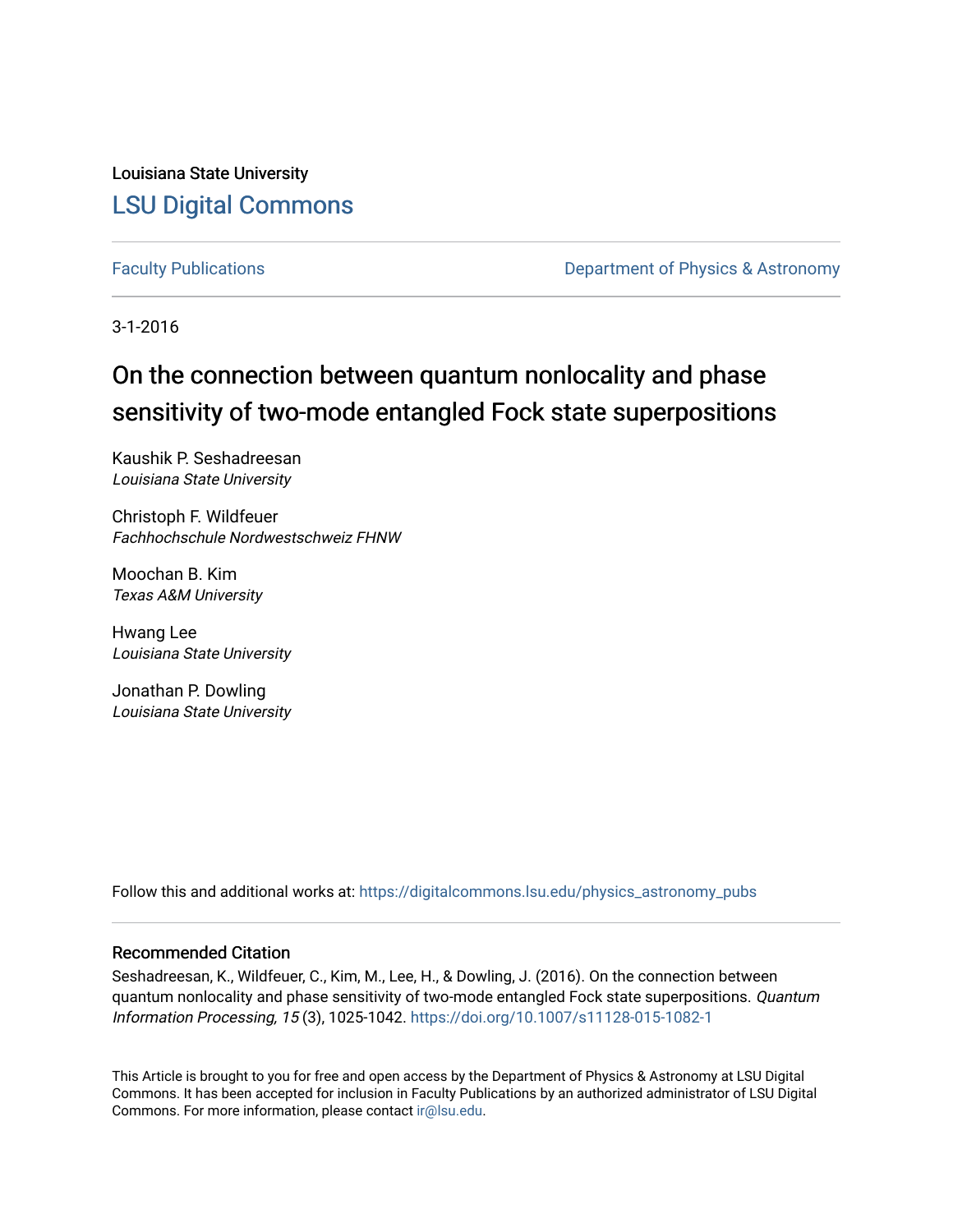# On the connection between quantum nonlocality and phase sensitivity of two-mode entangled Fock state superpositions

Kaushik P. Seshadreesan,<sup>1, \*</sup> Christoph F. Wildfeuer,<sup>2,[†](#page-1-1)</sup> Moochan B. Kim,<sup>3</sup> Hwang Lee,<sup>1</sup> and Jonathan P. Dowling<sup>1</sup>

 ${}^{1}$ Hearne Institute for Theoretical Physics and Department of Physics and Astronomy,

Louisiana State University, Baton Rouge, LA 70803, USA

<sup>2</sup>Institute of Mathematics and Natural Sciences, University of Applied Sciences

and Arts Northwestern Switzerland, Bahnhofstrasse 6, 5210 Windisch, Switzerland

<sup>3</sup>Institute for Quantum Science and Engineering and Department of Physics and Astronomy,

Texas A&M University, College Station, TX 77843

(Dated: June 9, 2021)

In two-mode interferometry, for a given total photon number  $N$ , entangled Fock state superpo-In two-mode interferometry, for a given total photon number N, entangled Fock state superpositions of the form  $(|N - m\rangle_a|m_b + e^{i(N-2m)\phi}|m\rangle_a|N - m\rangle_b)/\sqrt{2}$  have been considered for phase estimation. Indeed all such states are maximally mode-entangled and violate a Clauser-Horne-Shimony-Holt (CHSH) inequality. However, they differ in their optimal phase estimation capabilities as given by their quantum Fisher informations. The quantum Fisher information is the largest ties as given by their quantum Fisher informations. The quantum Fisher information is the largest<br>for the N00N state  $(|N\rangle_a|0\rangle_b + e^{iN\phi}|0\rangle_a|N\rangle_b)/\sqrt{2}$  and decreases for the other states with decreasing photon number difference between the two modes. We ask the question whether for any particular Clauser-Horne (CH) (or CHSH) inequality, the maximal values of the CH (or the CHSH) functional for the states of the above type follow the same trend as their quantum Fisher informations, while also violating the classical bound whenever the states are capable of sub-shot-noise phase estimation, so that the violation can be used to quantify sub-shot-noise sensitivity. We explore CH and CHSH inequalities in a homodyne setup. Our results show that the amount of violation in those nonlocality tests may not be used to quantify sub-shot-noise sensitivity of the above states.

PACS numbers: 42.50.-p, 03.65.Ud, 03.65.Ud

#### <span id="page-1-2"></span>I. INTRODUCTION

Entanglement lies at the heart of various applications of quantum information processing, such as quantum computation, quantum key distribution, and quantum metrology [\[1\]](#page-12-0). In optical quantum information processing where interferometry is a widely used tool, the entanglement between the interfering modes is of high pertinence [\[2\]](#page-12-1). For example, in two-mode optical metrology [\[3\]](#page-12-2), numerous mode-entangled states of both definite and indefinite photon numbers have been proposed that achieve phase sensitivities beyond the shot-noise limit—also known as supersen-sitivity [\[4\]](#page-12-3). In the definite photon number case, the N-photon N00N state  $1/\sqrt{2}(|N\rangle_a|0\rangle_b + |0\rangle_a|N\rangle_b)$  (where a, b denote the modes) achieves the so-called Heisenberg limit  $\delta \phi = 1/N$  [\[3\]](#page-12-4), providing a quadratic enhancement over the shot-noise limit of  $1/\sqrt{N}$ . (Note that  $\delta\phi$  denotes the uncertainty in the phase estimate. The smaller the value of  $\delta\phi$ , the better the precision.) Further, N-photon states of the form

$$
(N-m) :: m \equiv \frac{1}{\sqrt{2}}(|N-m\rangle_a|m\rangle_b + e^{i(N-2m)\phi}|m\rangle_a|N-m\rangle_b),
$$
  

$$
0 \le m < N/2, \ \{N, m\} \in \mathbb{Z}_{\ge 0},
$$
 (1)

which include the N00N state  $(m = 0)$ , have been studied in the context of phase estimation in the presence of photon loss and have been shown to be potentially more robust than the N00N states under such conditions [\[5\]](#page-12-5). The role of entanglement in quantum enhanced phase estimation has been investigated extensively. It has been established that in two-mode linear interferometry entanglement in the probe photons is a necessary condition (although not sufficient) for achieving supersensitivity [\[6\]](#page-13-0).

Entanglement is intriguingly related to quantum nonlocality. Quantum nonlocality refers to the incompatibility of quantum mechanics with local hidden-variable theories, and is revealed by entangled quantum states via the violation of Bell's inequalities [\[7\]](#page-13-1). All entangled pure states of a multipartite system with multilevels are known to violate a Bell's

<span id="page-1-0"></span><sup>∗</sup>Electronic address: [ksesha1@lsu.edu](mailto:ksesha1@lsu.edu)

<span id="page-1-1"></span><sup>†</sup>Electronic address: [christoph.wildfeuer@gmail.com](mailto:christoph.wildfeuer@gmail.com)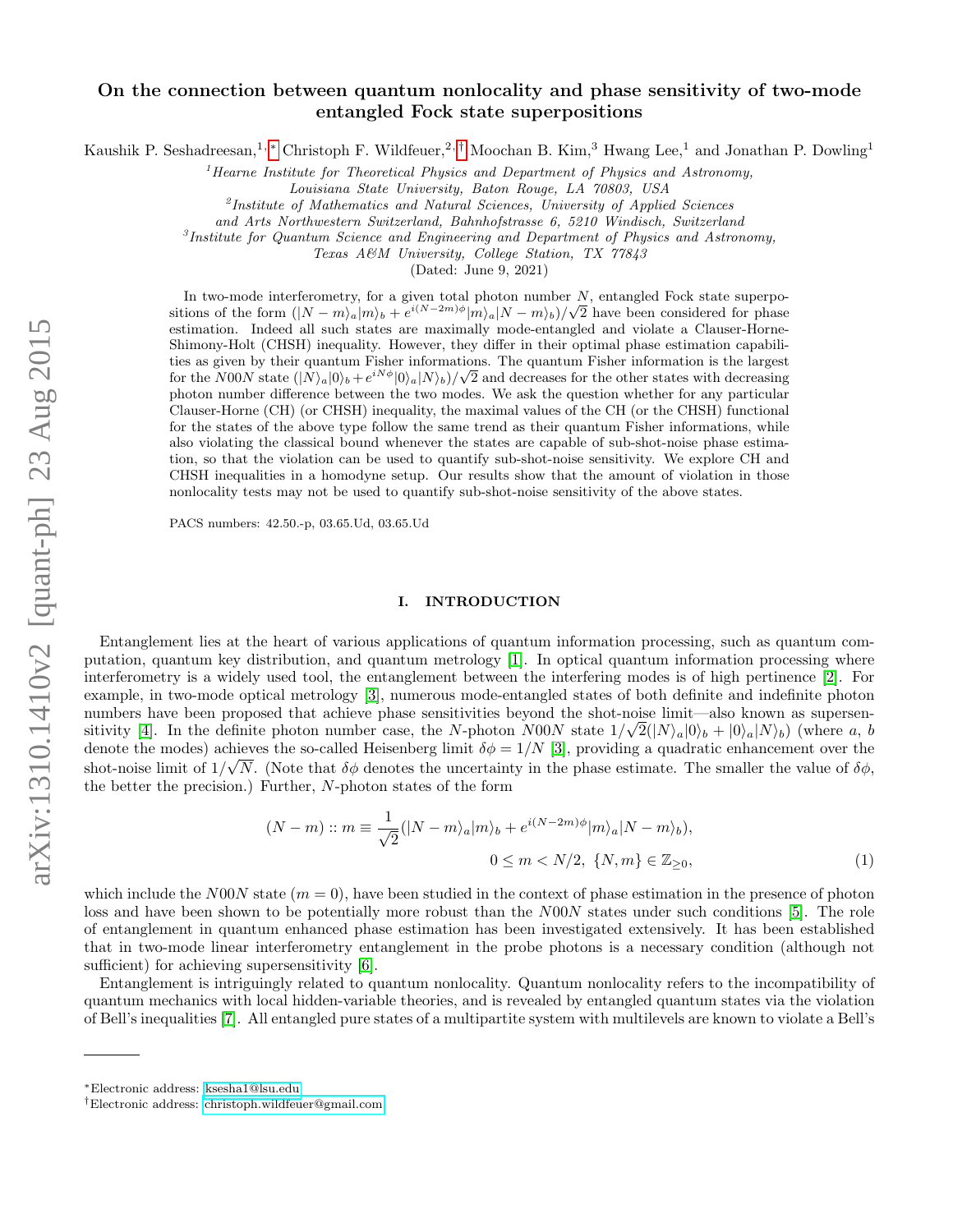inequality, a result known as Gisin's theorem [\[8\]](#page-13-2). The initial attempts at tests of Bell's inequalities were devised for, and performed on spin systems or on the polarization degree of freedom of photons. In 1998, Gilchrist et al., showed that Bell-type quantum nonlocality tests could also be performed on optical quantum states entangled over spatial modes [\[9\]](#page-13-3). Using a continuous phase quadrature measurement, based on balanced homodyne detection, they showed that a pair-coherent state could be used to demonstrate Bell-type quantum nonlocality. Later, Munro considered such a measurement, and derived the optimal states that exhibited maximal Bell-inequality violations [\[10\]](#page-13-4). In 1999, Banaszek and W´odkiewicz introduced yet another approach to perform quantum nonlocality tests on mode-entangled states with an unbalanced homodyne-based setup followed by suitable photon number or parity measurements. They showed that the state  $1/\sqrt{2}(|1\rangle_a|0\rangle_b + |0\rangle_a|1\rangle_b)$  violates the Bell-Clauser-Horne (CH) [\[11\]](#page-13-5) and Bell-Clauser-Horne-Shimony-Holt (CHSH) [\[12\]](#page-13-6) inequalities with such a scheme [\[13\]](#page-13-7). Using this scheme, Wildfeuer et al. studied the violations exhibited by N00N states of different photon numbers N, and found strong violations for  $N > 1$  [\[14\]](#page-13-8). Later Gerry *et al.*, also using the the same scheme, showed that entangled coherent states exhibit even stronger maximal violations of the above Bell's inequalities than the N00N states [\[15\]](#page-13-9).

In this paper, we investigate the Bell violations exhibited by the  $(N-m)$  :: m states given in Eq. [\(1\)](#page-1-2) with respect to CH and CHSH inequalities based on balanced and unbalanced homodyne detection. Contrary to the usual motivation of using entangled quantum states to demonstrate nonlocality of quantum mechanics, our motivation is to investigate the relationship, if any, between the quantum nonlocality and the phase sensitivity of the  $(N - m)$  :: m states. In Section [II,](#page-2-0) we elaborate on this motive. We discuss some general attributes of the  $(N - m)$  :: m states for phase estimation. Further, we hypothesize a general relationship between quantum nonlocality and phase sensitivity of mode entangled states and infer expected trends in the quantum nonlocality of the  $(N-m)$  :: m states with respect to some particular (a priori unknown) Bell's inequality. In section [III,](#page-4-0) we briefly describe the homodyne-based Bell-testing schemes of Gilchrist *et al.* [\[9\]](#page-13-3) and Banaszek and Wódkiewicz [\[13\]](#page-13-7) to study quantum nonlocality of mode-entangled states. In section [IV](#page-7-0) we study the maximal violations of CH and CHSH inequalities by the  $(N - m)$  :: m states in both the homodyne-based setups. In section [V,](#page-10-0) we discuss the validity of our hypothesis in light of the results of the homodyne-based Bell-test for the  $(N - m)$  :: m states and conclude with a brief summary.

#### <span id="page-2-0"></span>II. MOTIVATION

The  $(N-m)$ : m states of Eq. [\(1\)](#page-1-2) were introduced as a generalization of the N00N state with nonzero photons in both modes. Just like the N00N state, they are all maximally entangled. The logarithmic negativity parameter [\[16\]](#page-13-10), which is a well-known measure of bipartite entanglement, captures this fact, since it evaluates to be  $\varepsilon = \log 2$  for all such states. (See Appendix A for the calculation. We consider natural logarithm. Note that the value of logarithmic negativity for the states equals log of the Schmidt rank [\[17\]](#page-13-11) of the states.) Also, they all violate the CHSH inequality given by

$$
|\langle A(\alpha) \otimes B(\beta) \rangle + \langle A(\alpha') \otimes B(\beta) \rangle + \langle A(\alpha) \otimes B(\beta') \rangle - \langle A(\alpha') \otimes B(\beta') \rangle | \leq 2,
$$
 (2)

maximally at the Tsirelson bound [\[18\]](#page-13-12) of  $2\sqrt{2}$  using observables

$$
A(\alpha) = \Gamma_z \cos \alpha + \Gamma_x \sin \alpha,
$$
  
\n
$$
B(\beta) = \Gamma_z \cos \beta + \Gamma_x \sin \beta,
$$
\n(3)

where

$$
\Gamma_z = \sum_{k=0}^{N} (-1)^k |k\rangle\langle k|,
$$
  
\n
$$
\Gamma_x = \sum_{k=0}^{N} |k\rangle\langle N - k|.
$$
\n(4)

The optimal measurement settings are  $\alpha = 0$ ,  $\alpha' = \pi/2$ ,  $\beta = -\beta'$  as determined by Gisin and Peres [\[19\]](#page-13-13).

However, the states in Eq. [\(1\)](#page-1-2) differ in their phase sensitivities in interferometric phase estimation. The quantum Cramer-Rao bound (QCRB) [\[20\]](#page-13-14), which is the inverse square-root of the quantum Fisher information (QFI), and determines the maximal phase sensitivity achievable with a state (independent of the detection scheme), captures this fact. The QCRB of a  $(N-m)$ :: m state under ideal lossless conditions evaluates to be

<span id="page-2-1"></span>
$$
\delta\phi_{\text{QCRB}} = \frac{1}{\sqrt{F_Q}} = \frac{1}{N - 2m},\tag{5}
$$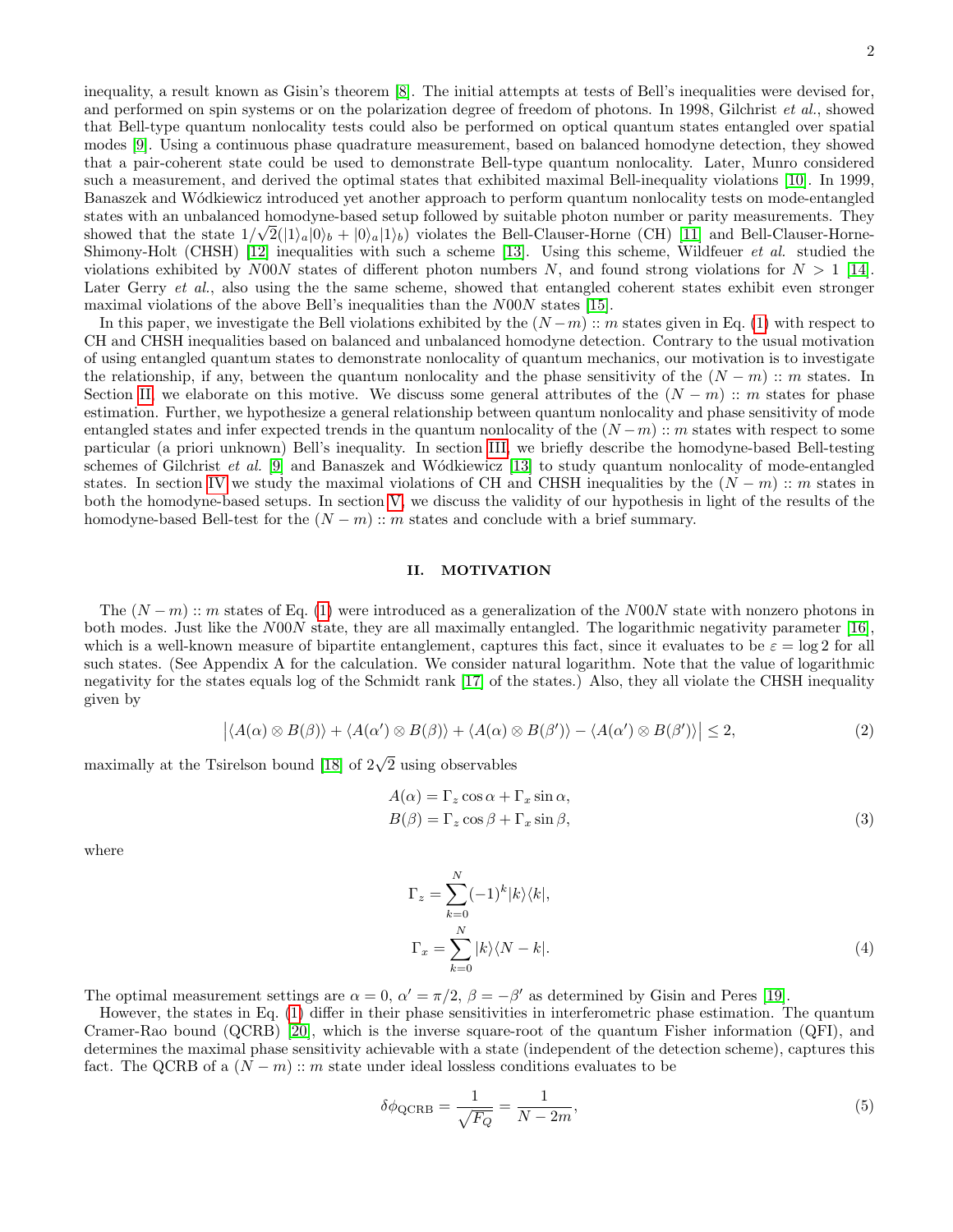where  $F_Q$  denotes the QFI. (Note that the larger the QFI, the smaller the  $\delta\phi_{\text{QCRB}}$ , which in turn implies better phase sensitivity.) Since the shot-noise limit for a state with total photon number N is given by  $\delta \phi = 1/\sqrt{N}$ , among the states in Eq. [\(1\)](#page-1-2) for a total photon number N, only those that satisfy  $m < (N - \sqrt{N})/2$  are capable of achieving supersensitivity. Fig. [\(1\)](#page-3-0) shows a plot of the QCRB of the different states of the form in Eq. [\(1\)](#page-1-2) corresponding to  $N = 10$ . Evidently, the states 10 :: 0, 9 :: 1, 8 :: 2 and 7 :: 3 are capable of achieving phase supersensitivity.



<span id="page-3-0"></span>FIG. 1: (Color online) The QCRB on phase sensitivity of  $(N - m)$  :: m states of total photon number  $N = 10$ , in the absence of photon losses. The phase sensitivity is described in terms of the minimum detectable phase change  $\delta\phi$ . The black (solid) line and the red (dashed) line denote the shot-noise (SNL,  $1/\sqrt{N}$ ) and Heisenberg (HL,  $1/N$ ) limits, respectively.

While the N00N states are capable of supersensitive phase estimation under lossless conditions, they decohere under loss of even a single photon, and with that drops their performance. Whereas, some of the  $(N - m)$  :: m states, although not optimally sensitive under ideal conditions, nevertheless perform better than the corresponding N00N state in the presence of decoherence. Huver et al. showed that a  $(N - m)$  :: m state is immune to the loss of up to  $m$  photons, and hence, can provide quantum-enhanced phase sensitivity under tolerable amounts of photon loss  $[5]$ . Jiang *et al.* investigated the phase sensitivity and visibility of interference fringes of the states in Eq. [\(1\)](#page-1-2) with a detection scheme based on photon number parity measurement, and prescribed the optimal choice of N and m for any given condition of photon loss [\[5\]](#page-12-7). Roy-Bardhan *et al.* showed that the optimal  $(N - m)$  :: m state in the presence of photon loss performs just as well as the corresponding N00N state when dephasing noise is also present, while offering a better phase sensitivity than the latter given the photon loss [\[5\]](#page-12-5).

## <span id="page-3-1"></span>The connection between quantum nonlocality and phase sensitivity: A Hypothesis

As mentioned above, the  $(N - m)$  :: m states, although all maximally entangled and nonlocal with respect to a CHSH inequality, differ in their phase sensitivities. We ask the question whether for any particular CHSH (or CH) inequality, the maximal values of the CHSH (or the CH) functional for the  $(N - m)$  :: m states follow the same trend as their QFIs, while also violating the classical bound whenever the states are capable of supersensitivity. We hypothesize quantum nonlocality (with respect to some particular a priori unknown CHSH or CH inequality) as an intrinsic resource for quantum phase estimation. Based on the QCRB of  $(N - m)$  :: m states, we then anticipate the following trend in the maximal values of such a Bell's inequality functional for the different  $(N - m)$  :: m states:

- 1. When a  $(N-m)$  :: m state is capable of supersensitivity, the maximal value of the functional must violate the Bell's inequality
- 2. Among the different  $(N-m)$ : m states for a given total photon number N, the maximal value of the functional must be largest for the corresponding N00N state, and should decrease with decrease in the photon number difference  $N - 2m$ ;
- 3.  $(N-m)$ :: m states of different total photon numbers N, but of the same photon number difference  $N-2m$ , must exhibit equal maximal values of the functional.

The statement 1 quintessentially captures the hypothesized connection between supersensitivity and quantum nonlocality. For a given total photon number  $N$ , the QCRB of Eq. [\(5\)](#page-2-1) tells us that the optimal phase sensitivities of different  $(N-m)$ : m states decreases when one moves from the N :: 0 state, i.e. the corresponding N00N state, towards the separable state  $|N/2\rangle|N/2\rangle$ . That forms the basis of statement 2. Also, we know that the optimal phase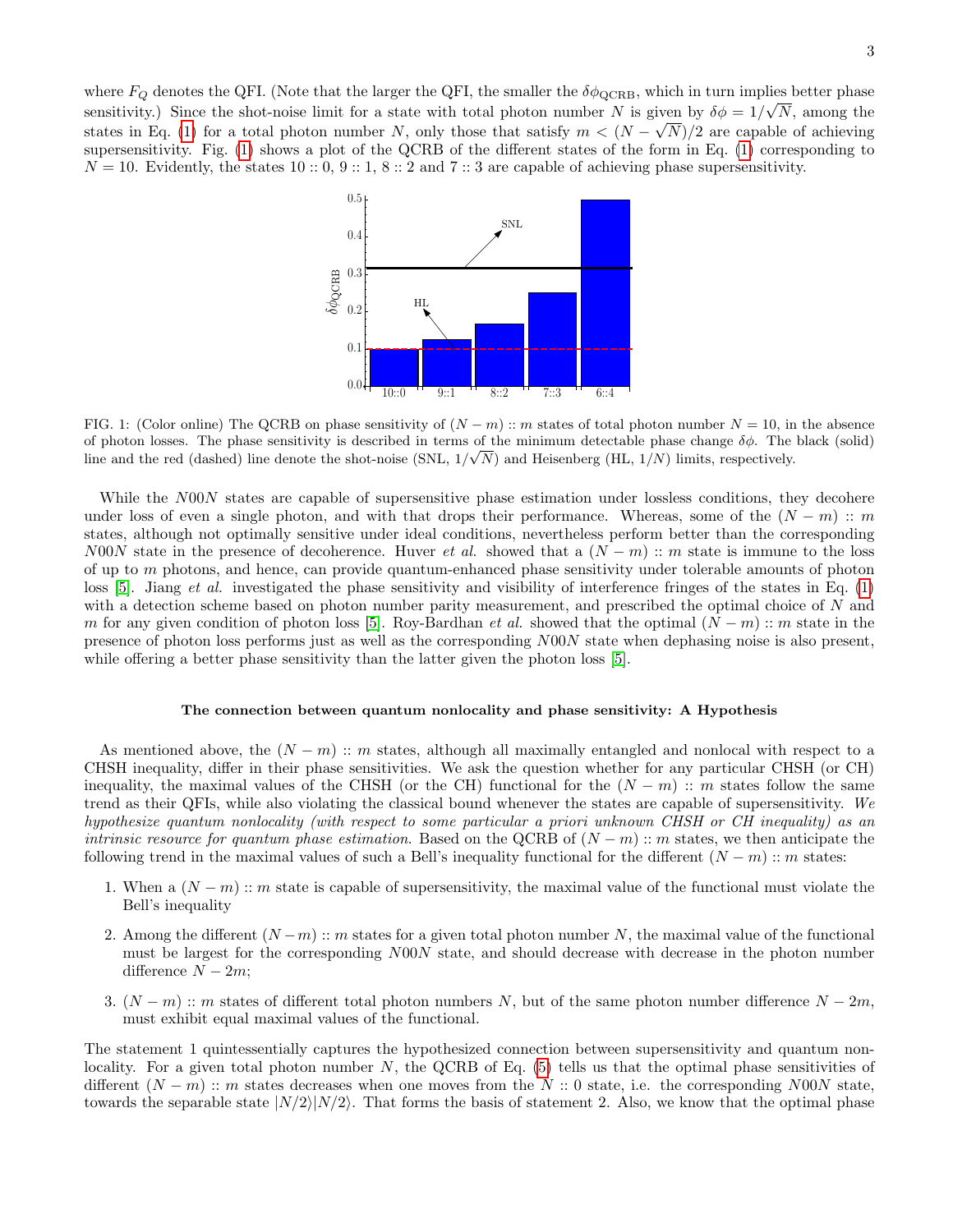sensitivities of all  $(N - m)$  :: m states with the same photon number difference between the two modes, namely  $N-2m$ , are identical. That forms the basis of statement 3.

In order to test the above hypothesis, we will consider CH and CHSH inequalities based on homodyne detection.

# <span id="page-4-0"></span>III. BELL TESTS FOR MODE-ENTANGLED STATES BASED ON HOMODYNE DETECTION

First of all, we briefly review two different Bell-testing schemes for any state  $|\psi\rangle_{a,b}$  over two modes  $\hat{a}$  and  $\hat{b}$ , proposed by Gilchrist et al. [\[9\]](#page-13-3) and Banaszek and W´odkiewicz [\[13\]](#page-13-7), based on balanced and unbalanced homodyning, respectively.

#### A. Balanced homodyning

Consider the scheme described in Fig. [2.](#page-4-1) A strong local oscillator field  $\epsilon$  is mixed on to each of the two modes â and  $\hat{b}$  of the state  $|\psi\rangle_{a,b}$  through a 50:50 beam splitter, resulting in new field modes  $\hat{c} = [\hat{a} + \epsilon \exp(i\theta)]/\sqrt{2}$ ,  $\hat{c}' = [\hat{a} - \epsilon \exp(i\theta)] / \sqrt{2}$  and  $\hat{d}$ ,  $\hat{d}'$  likewise, respectively. The photocurrent differences  $\hat{c}^{\dagger} \hat{c} - \hat{c}'^{\dagger} \hat{c}'$  and  $\hat{d}^{\dagger} \hat{d} - \hat{d}'^{\dagger} \hat{d}'$ , when measured, yield the quadrature phase amplitudes  $\hat{X}_{\theta(\theta')}^a$  and  $\hat{X}_{\varphi(\varphi')}^b$ , given by

$$
\hat{X}_{\theta}^{a} = \hat{a}e^{-i\theta} + \hat{a}^{\dagger}e^{i\theta}, \n\hat{X}_{\varphi}^{b} = \hat{b}e^{-i\varphi} + \hat{b}^{\dagger}e^{i\varphi},
$$
\n(6)

(up to a factor of  $\epsilon$ ). Here,  $\theta$  and  $\varphi$  act as control variables for the choice of observables to be measured on each half of the original two-mode state. Since we deal with bosonic modes, when the angle  $\theta$  (or  $\varphi$ ) is chosen to be 0 and  $\pi/2$ , these measurements correspond to measuring the position and momentum quadratures of the mode, respectively. The construction of Bell's inequalities requires the measurement of at least two non-commuting observables on each mode. For example, the CH and CHSH inequalities require the measurement of precisely two non-commuting observables on each mode. Therefore, by choosing distinct values for the local oscillator phases  $\theta$ ,  $\theta'$  (and  $\varphi$ ,  $\varphi'$ ), these Bell's inequalities can be tested using the balanced homodyne-based scheme.



<span id="page-4-1"></span>FIG. 2: (Color online) A schematic diagram of the balanced homodyne-based Bell-testing technique for a mode-entangled state  $|\psi\rangle_{a,b}$ . Strong classical local oscillator fields  $\epsilon$  are mixed on to each of the two modes  $\hat{a}$  and  $\hat{b}$  through 50:50 beam splitters. The difference photocurrent in the output modes is then measured to determine the quadrature phase amplitudes.

The outcomes of the quadrature phase amplitude measurement of the above type on the two modes are continuous variables, which we denote by  $x_1$  and  $x_2$ , respectively. In the joint measurement of observables  $\hat{X}_{\theta}^a$  and  $\hat{X}_{\varphi}^b$  on a state  $|\psi\rangle_{a,b}$ , the probability of obtaining results  $x_1, x_2$  is given by

$$
P_{x_1x_2}(\theta,\varphi) = |\langle x_1, x_2 | \psi_{a,b} \rangle|^2, \tag{7}
$$

where  $|x_1\rangle$  and  $|x_2\rangle$  are position eigenstates of the harmonic oscillator hamiltonian

$$
\langle x_i | n \rangle = \frac{1}{\sqrt{2^n n! \sqrt{\pi}}} e^{-in\alpha} e^{-x_i^2/2} H_n(x_i), \tag{8}
$$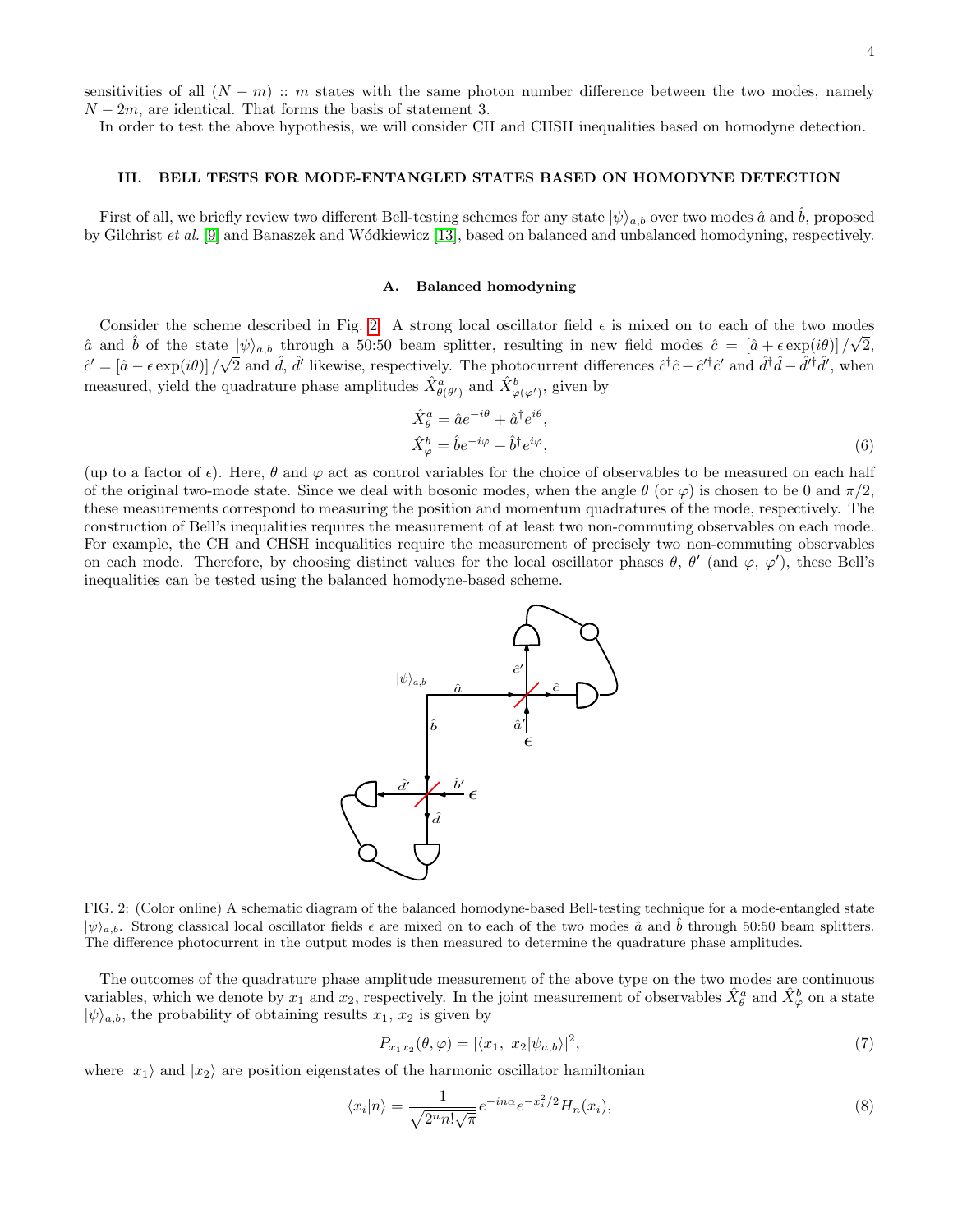$H_n(x_i)$  being the n<sup>th</sup> Hermite polynomial, and  $\alpha$  the phase of the local oscillator ( $\theta$  for  $x_1$  and  $\varphi$  for  $x_2$ ). For the  $(N-m)$  :: m state,  $P_{x_1x_2}$  is found to be

$$
P_{x_1x_2}(\theta,\varphi)
$$
  
=  $\frac{1}{2\pi} \frac{e^{-(x_1^2 + x_2^2)}}{2^N (N-m)! m!} \left| e^{-i((N-m)\theta + m\varphi)} H_{N-m}(x_1) H_m(x_2) + e^{-i(m\theta + (N-m)\varphi - (N-2m)\phi)} H_m(x_1) H_{N-m}(x_2) \right|^2$ . (9)

The CH and CHSH inequalities also require binary results at each mode. Thus, in order to test these inequalities, the continuous outcomes  $x_1$  and  $x_2$  are classified into two bins: 1 if  $x_i \ge 0$  and 0 if  $x_i < 0$ . The probability of obtaining different combinations of binary results at each mode, as well as marginal probabilities for different outcomes in each individual mode, can now be calculated by integrating  $P_{x_1x_2}$  over suitable integration limits for  $x_1$  and  $x_2$ . For instance, the probability of obtaining a result of 1 in both the modes, and the marginal probability of obtaining 1 in mode  $\hat{a}$ , and 1 in mode  $b$  are given by

<span id="page-5-0"></span>
$$
P_{11}(\theta,\varphi) = \int_0^\infty dx_1 \int_0^\infty dx_2 P_{x_1x_2}(\theta,\varphi),
$$
  
\n
$$
P_{1a}(\theta) = \int_0^\infty dx_1 \int_{-\infty}^\infty dx_2 P_{x_1x_2}(\theta,\varphi),
$$
  
\n
$$
P_{1b}(\varphi) = \int_{-\infty}^\infty dx_1 \int_0^\infty dx_2 P_{x_1x_2}(\theta,\varphi).
$$
\n(10)

Also, the correlation function  $E(\theta, \varphi) \equiv \langle \hat{X}_{\theta}^a \hat{X}_{\varphi}^b \rangle$  can be calculated as

<span id="page-5-1"></span>
$$
E(\theta, \varphi) = \int_0^\infty \int_0^\infty dx_1 dx_2 \, \text{sgn}(x_1 x_2) P_{x_1 x_2}(\theta, \varphi), \tag{11}
$$

where  $sgn(x)$  is the sign function, which is defined to be 1 when the argument x is greater than or equal to zero, and −1 otherwise.

#### B. Unbalanced homodyning

This scheme is shown in Fig. [3.](#page-6-0) In this case, strong coherent states  $|\gamma_a\rangle$  and  $|\gamma_b\rangle$   $(|\gamma_{a(b)}| \to \infty)$  from a shared local oscillator, are mixed on the modes  $\hat{a}$  and  $\hat{b}$  of the state  $|\psi\rangle_{a,b}$  through highly transmittive beam splitters (the transmittivity  $T \to 1$ ). This results in the beam splitters acting as effective displacement operators  $\hat{D}(\gamma_{a(b)}\sqrt{1-T})$ on the modes  $\hat{a}$  and  $\hat{b}$ , where  $\hat{D}(\lambda) = \exp(\lambda \hat{a}^{\dagger} - \lambda^* \hat{a})$  [\[21\]](#page-13-15). The complex parameters  $\alpha = \gamma_a \sqrt{1 - T}$  and  $\beta = \gamma_b \sqrt{1 - T}$ act as control variables for measurements on the two modes analogous to the choice of the local oscillator phases in the balanced homodyning scheme described earlier.The two displaced modes that result from unbalanced homodyning are subsequently measured. We consider two different types of detectors to perform the measurements: a) on-off photodetectors and b) photon number parity detectors. For distinct values of the complex parameter in each mode, e.g.,  $\alpha$ ,  $\alpha'$  in mode  $\hat{a}$  (or  $\beta$ ,  $\beta'$  in mode  $\hat{b}$ ), the observables corresponding to the action of these detectors on the displaced modes turn out to be non-commuting, thereby allowing to test the CH and CHSH inequalities using the scheme.

An on-off photodetector distinguishes between the events of 'no incident photons' and 'one or more incident photons'. Assuming lossless detectors, the positive operator valued measure (POVM) corresponding to such an operation following the unbalanced homodyning of Fig. [3,](#page-6-0) e.g. in mode  $\hat{a}$ , can be written as  $\hat{Q}(\alpha) + \hat{P}(\alpha) = \hat{I}$ , where

$$
\hat{Q}(\alpha) = \hat{D}(\alpha)|0\rangle\langle 0|\hat{D}^{\dagger}(\alpha),
$$
  

$$
\hat{P}(\alpha) = \hat{D}(\alpha)\sum_{n=1}^{\infty}|n\rangle\langle n|\hat{D}^{\dagger}(\alpha).
$$
 (12)

For a normalized two-mode state  $|\psi\rangle_{a,b}$ , the expectation value  $P_a(\alpha) = \langle \psi | \hat{P}(\alpha) \otimes \hat{I} | \psi \rangle$  gives the probability of registering a single detector click in mode  $\hat{a}$  (where the mode labels  $a, b$  have been suppressed for convenience). Likewise, the expectation value  $P_{ab}(\alpha, \beta) = \langle \psi | \hat{P}_a(\alpha) \otimes \hat{P}_b(\beta) | \psi \rangle$  gives the probability of observing correlated detector click events in the two modes. The functions  $P$  and  $Q$  here are analogous to the probabilities of outcomes 1 and 0 in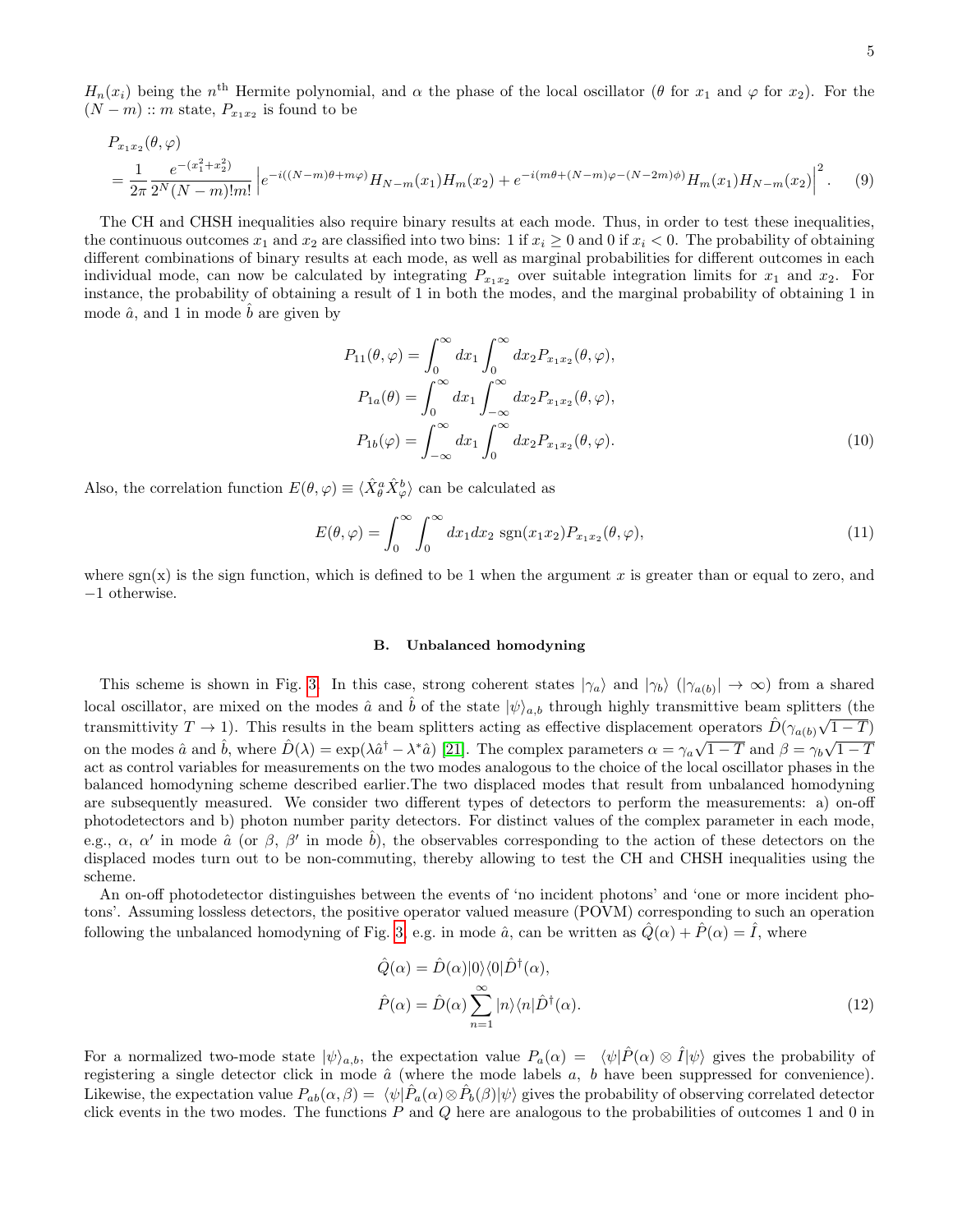

<span id="page-6-0"></span>FIG. 3: (Color online) A schematic diagram of the unbalanced homodyne-based Bell-testing technique for a mode-entangled state  $|\psi\rangle_{a,b}$ . A strong local oscillator is mixed on to each of the two modes  $\hat{a}$  and  $\hat{b}$  through highly transmittive beam splitters (transmittivity  $T \approx 1$ ), resulting in a displacement operation. The modes are subsequently detected using photon number or parity measurements.

the balanced homodyning-based setup, respectively. Due to the completeness relation  $\hat{Q}(\alpha) + \hat{P}(\alpha) = \hat{I}$ , the single and correlated detector-click probabilities can be written in terms of the no-click probabilities  $Q_a(\alpha) = \langle \psi | \hat{Q}(\alpha) \otimes \hat{I} | \psi \rangle$ ,  $Q_b(\beta) = \langle \psi | \hat{I} \otimes \hat{Q}(\beta) | \psi \rangle$ , and  $Q_{ab}(\alpha, \beta) = \langle \psi | \hat{Q}_a(\alpha) \otimes \hat{Q}_b(\beta) | \psi \rangle$ , as

<span id="page-6-1"></span>
$$
P_a(\alpha) = 1 - Q_a(\alpha),
$$
  
\n
$$
P_b(\beta) = 1 - Q_b(\beta),
$$
  
\n
$$
P_{ab}(\alpha, \beta) = 1 - Q_a(\alpha) - Q_b(\beta) + Q_{ab}(\alpha, \beta).
$$
\n(13)

The correlated no-click probability  $Q_{ab}(\alpha, \beta)$  is related to the two-mode Q function of the state  $|\psi\rangle_{ab}$  (up to a factor of  $1/\pi^2$ ), since  $Q_{ab}(\alpha,\beta) = \langle \psi | \left( |\alpha\rangle\langle \alpha| \otimes |\beta\rangle\langle \beta| \right) |\psi\rangle = |\langle \alpha,\beta | \psi \rangle|^2$ . It is for this reason that Bell tests based on the unbalanced homodyning technique are sometimes referred to as tests for nonlocality in phase space. For the  $(N - m)$ : m state, the functions  $Q_a(\alpha)$ ,  $Q_b(\beta)$  and  $Q_{ab}(\alpha, \beta)$  are found to be

$$
Q_a(\alpha; N, m) = \frac{1}{2} e^{-|\alpha|^2} \left( \frac{|\alpha|^{2(N-m)}}{(N-m)!} + \frac{|\alpha|^{2m}}{m!} \right)
$$
  
\n
$$
Q_b(\beta; N, m) = \frac{1}{2} e^{-|\beta|^2} \left( \frac{|\beta|^{2(N-m)}}{(N-m)!} + \frac{|\beta|^{2m}}{m!} \right)
$$
  
\n
$$
Q_{ab}(\alpha, \beta; N, m) = \frac{1}{2(N-m)!m!} e^{-(|\alpha|^2 + |\beta|^2)}
$$
  
\n
$$
\times \left[ |\alpha^{N-m} \beta^m|^2 + |\alpha^m \beta^{N-m}|^2 + e^{i(N-2m)\phi} (\alpha \beta^*)^{N-m} (\alpha^* \beta)^m + e^{-i(N-2m)\phi} (\alpha \beta^*)^m (\alpha^* \beta)^{N-m} \right].
$$
\n(14)

We now describe a photon number parity detector. The photon number parity operator for a single mode is defined by

$$
\hat{\Pi} = (-1)^{\hat{n}} = \sum_{k=0}^{\infty} (|2k\rangle\langle2k| - |2k+1\rangle\langle2k+1|),\tag{15}
$$

where  $\hat{n}$  is the number operator associated with the mode [\[22\]](#page-13-16). It distinguishes between the even and odd photon number components of the state of the mode. The POVM for parity measurements in a single mode, following the unbalanced homodyning of Fig. [3,](#page-6-0) can be written as  $\hat{\Pi}(\alpha) = \hat{D}(\alpha)\hat{\Pi}\hat{D}^{\dagger}(\alpha)$ . For a state  $|\psi\rangle$ , the joint measurement of the parity operators in the two modes leads to the correlation function

<span id="page-6-2"></span>
$$
\Pi_{ab}(\alpha,\beta) = \langle \psi | \hat{\Pi}(\alpha) \otimes \hat{\Pi}(\beta) | \psi \rangle, \n= \langle \psi | \hat{D}_a(\alpha) (-1)^{\hat{n}_a} \hat{D}_a^{\dagger}(\alpha) \otimes \hat{D}_b(\beta) (-1)^{\hat{n}_b} \hat{D}_b^{\dagger}(\beta) | \psi \rangle,
$$
\n(16)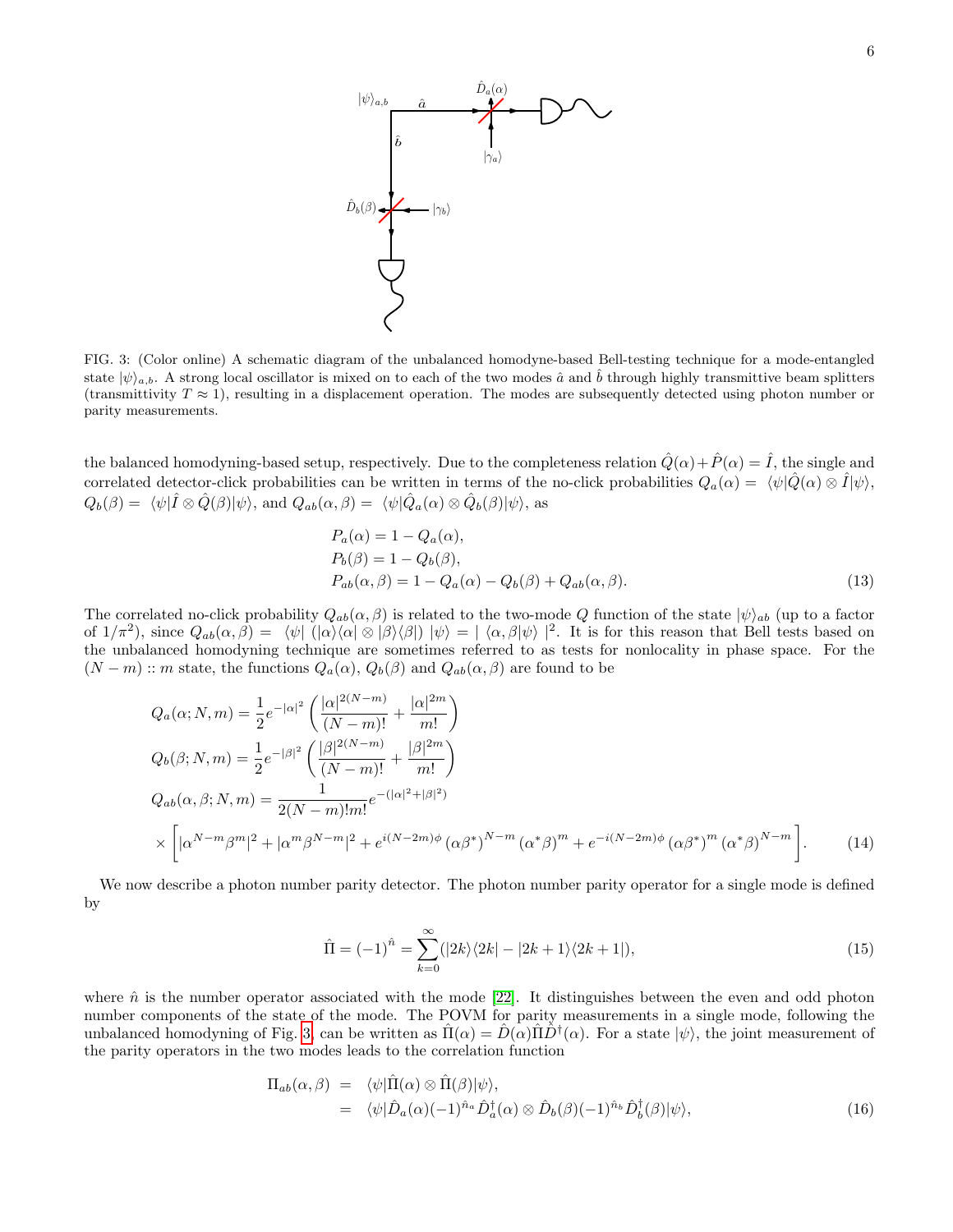which is proportional to the two-mode Wigner function of the state (up to a factor of  $4/\pi^2$ ). For the  $(N-m)$ : m state,  $\Pi_{ab}(\alpha, \beta)$  is found to be:

$$
\Pi_{ab}(\alpha,\beta;N,m) = \frac{(-1)^N}{2} \exp(-2|\alpha|^2 - 2|\beta|^2) \n\{L_{N-m}(4|\alpha|^2)L_m(4|\beta|^2) + L_m(4|\alpha|^2)L_{N-m}(4|\beta|^2) \n+ 2\text{Re}[\exp(i(N-2m)\phi)(\frac{\alpha}{\beta})^{N-2m}L_m^{N-2m}(4|\alpha|^2)L_{N-m}^{-(N-2m)}(4|\beta|^2)]\},
$$
\n(17)

where  $L_i^j$  are the associated Laguerre polynomials [\[23\]](#page-13-17). (See Appendix B for the derivation.)

# <span id="page-7-0"></span>IV. QUANTUM NONLOCALITY OF THE  $(N-m)$  :: m STATES BASED ON THE ABOVE HOMODYNE BELL TESTS

We now describe the testing of CH and CHSH inequalities for the  $(N-m)$ : m states of Eq. [\(1\)](#page-1-2) based on the two homodyne-based Bell-testing techniques described above.

#### <span id="page-7-2"></span>A. The Bell-Clauser-Horne test

The CH inequality is a constraint on classical correlations in the space of probability distributions. It can be constructed out of joint probabilities  $P(x_1, x_2 | X_a(X'_a), X_b(X'_b))$  for obtaining outcomes  $x_1, x_2 \in \{0, 1\}$ , and the associated marginal probabilities, where  $X_a$ ,  $X'_a$  and  $X_b$ ,  $X'_b$  are pairs of non-commuting observables measured on modes  $\hat{a}$  and  $\hat{b}$ , respectively. For the balanced homodyne-based setup, we construct the CH inequality with the probabilities  $P_{11}$  of Eq. [\(10\)](#page-5-0) corresponding to the the joint measurement of observables  $\hat{X}_{\theta}^{a}$   $(\hat{X}_{\theta'}^{a})$  and  $\hat{X}_{\varphi}^{b}$   $(\hat{X}_{\varphi'}^{b})$  on the  $(N - m)$ :: m state as  $-1 \leq \mathcal{CH} \leq 0$ , where

$$
\mathcal{CH} = P_{11}(\theta, \varphi) - P_{11}(\theta, \varphi') + P_{11}(\theta', \varphi) + P_{11}(\theta', \varphi') - P_{1a}(\theta') - P_{1b}(\varphi). \tag{18}
$$

We numerically extremize  $\mathcal{CH}$  over the space of the parameters  $\theta$ ,  $\theta'$ ,  $\varphi$ ,  $\varphi'$  for  $(N-m)$ : m states up to  $N=9$ . The results are obtained using a Mathematica subroutine, which implements a random-search algorithm for global optimization. The extremal values are tabulated in Table [I.](#page-7-1) We find that none of the  $(N - m)$  :: m states violate either of the bounds of the inequality.

| m<br>$\mathbb{N}\text{-m}$ | $\Omega$ |                          | $\overline{2}$          | -3                                                      |                         | $5^{\circ}$               |
|----------------------------|----------|--------------------------|-------------------------|---------------------------------------------------------|-------------------------|---------------------------|
|                            |          |                          |                         | $-0.18$ $-0.50$ $-0.45$ $-0.50$ $-0.48$                 |                         |                           |
|                            | $-0.82$  |                          |                         | $\left -0.34\right  - 0.50 \left  -0.49 \right  - 0.50$ |                         |                           |
| $\overline{2}$             |          | $\overline{-0.50}$ -0.66 |                         |                                                         | $-0.26$ $-0.50$ $-0.47$ |                           |
| 3                          |          |                          | $-0.55$ $-0.50$ $-0.74$ |                                                         |                         | $\left -0.32\right -0.50$ |
|                            |          |                          |                         | $-0.50$   $-0.51$   $-0.50$   $-0.68$                   |                         | $-0.28$                   |
| $\frac{5}{2}$              |          |                          |                         | $-0.52$ $-0.50$ $-0.53$ $-0.50$ $-0.72$                 |                         |                           |

<span id="page-7-1"></span>TABLE I: The extremal values of  $\mathcal{CH}$  for the  $(N-m)$  :: m states. Values in the lower triangle of the table are the minimum values for states  $(N - m)$ : m, and those in the upper triangle of the table (bold faced) are the maximum values for states  $m: N - m$ . We see that none of the states violate the CH inequality.

For the unbalanced homodyne-based set up, we construct the  $\mathcal{CH}$  combination using the single and correlated detector-click probabilities of Eq. [\(13\)](#page-6-1) as

$$
\mathcal{CH} = P_{ab}(\alpha, \beta) - P_{ab}(\alpha, \beta') + P_{ab}(\alpha', \beta) + P_{ab}(\alpha', \beta') - P_a(\alpha') - P_b(\beta). \tag{19}
$$

We numerically extremize  $\mathcal{CH}$  over the space of the complex parameters  $\alpha$ ,  $\alpha'$ ,  $\beta$  and  $\beta'$  for  $(N-m)$  :: m states up to  $N = 9$ . (Note that we optimize over both the real and imaginary parts of these complex parameters). The results are obtained using a mathematica subroutine, which implements a random-search algorithm for global optimization. Fig. [4](#page-8-0) shows plots of the maximum and minimum values of  $CH$  for N00N states up to  $N = 5$ . We see that the lower bound of  $-1$  is violated by the  $N = 1$ , 2 states. Wildfeuer *et al.* showed analytically that in fact all N00N states corresponding to finitely large photon numbers  $N$  violate the lower bound of the inequality, however, by increasingly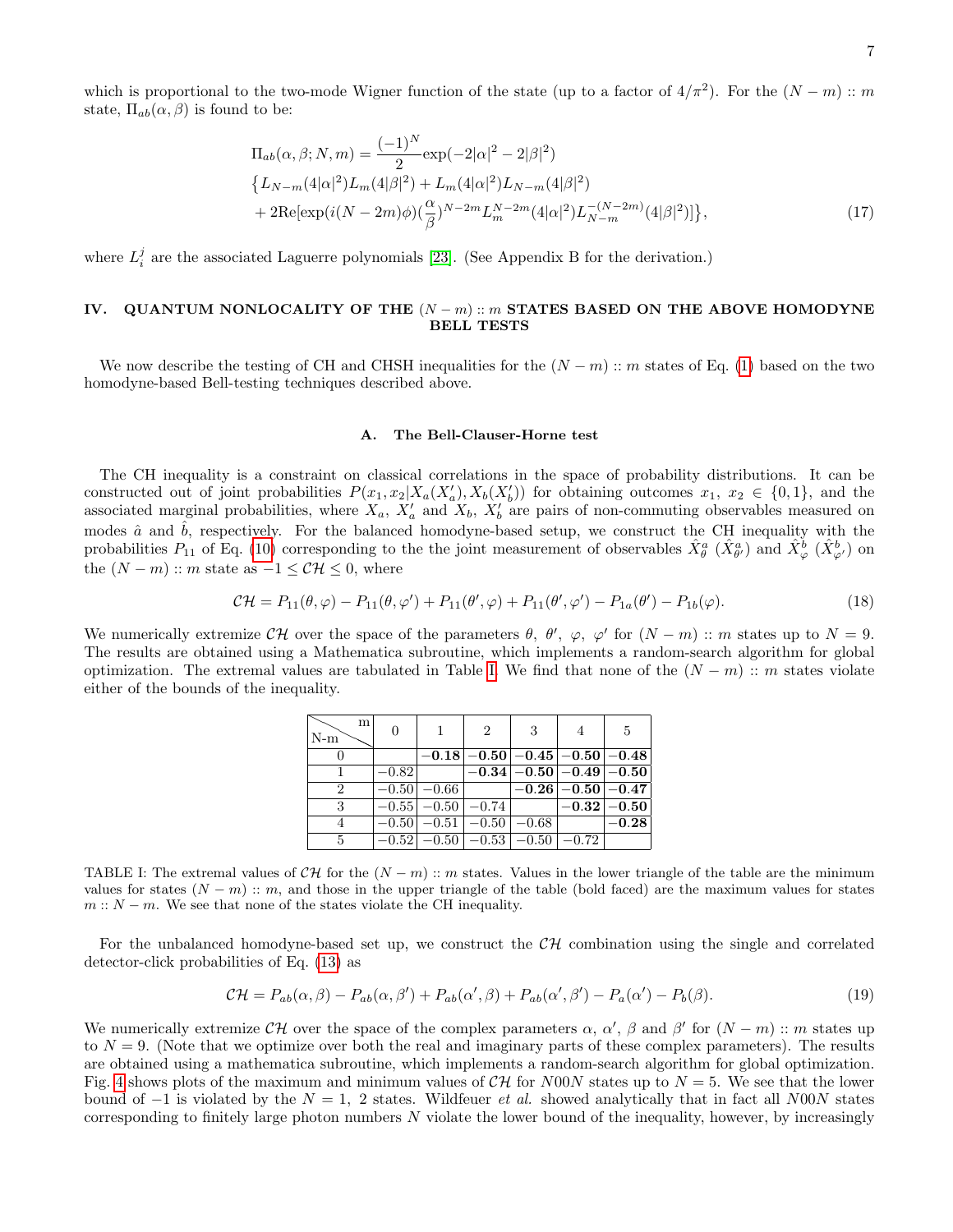smaller amounts for larger values of  $N$  [\[14\]](#page-13-8). As for the maximum values, we find that the state corresponding to  $N = 1$  alone violates the upper bound of 0, while all other higher N00N states optimally attain the bound value of 0. Fig. [5](#page-8-1) shows plots of the maximum and minimum values of  $\mathcal{CH}$ , respectively, for  $(N-m)$  :: m states with  $N-2m=1$ , for up to a total photon number  $N = 9$ . We find that none of the states, other than the 1 :: 0 N00N state, violate either of the bounds of the CH inequality. Similar optimizations were carried out for  $N - 2m = 2 (N - m)$  :: m states. Other than the N00N states, none of them were found to violate the inequality.



<span id="page-8-0"></span>FIG. 4: (Color online) The maximum (blue, dashed borders) and minimum (red, solid borders) values of the  $CH$  functional for N00N states of  $N = 1, 2, ..., 5$  photons. Lines  $y = 0$  and  $y = -1$  represent the upper and lower bounds of the CH inequality. We find that states 1 :: 0 and 2 :: 0 violate the lower bound, and the state 1 :: 0 alone violates the upper bound of the inequality.



<span id="page-8-1"></span>FIG. 5: (Color online) The maximum (blue, dashed borders) and minimum (red, solid borders) values of the  $CH$  functional for the  $(N-m)$ :: m states with photon number difference  $N-2m=1$ , for up to a total photon number of  $N=9$ . Lines  $y=0$ and  $y = -1$  represent the upper and lower bounds of the CH inequality. We find that none of the  $(N - m)$ : m states, except the 1 :: 0 N00N state violate either of the bounds of the inequality.

#### B. The Bell-Clauser-Horne-Shimony-Holt Test

The CHSH inequality is a constraint based on correlation functions  $-1 \leq \Pi_{ab}(X_a(X'_a), X_b(X'_b)) \leq 1$ , where  $X_a$ ,  $X'_a$  and  $X_b$ ,  $X'_b$  are pairs of non-commuting observables measured on modes  $\hat{a}$  and  $\hat{b}$ , respectively. For the balanced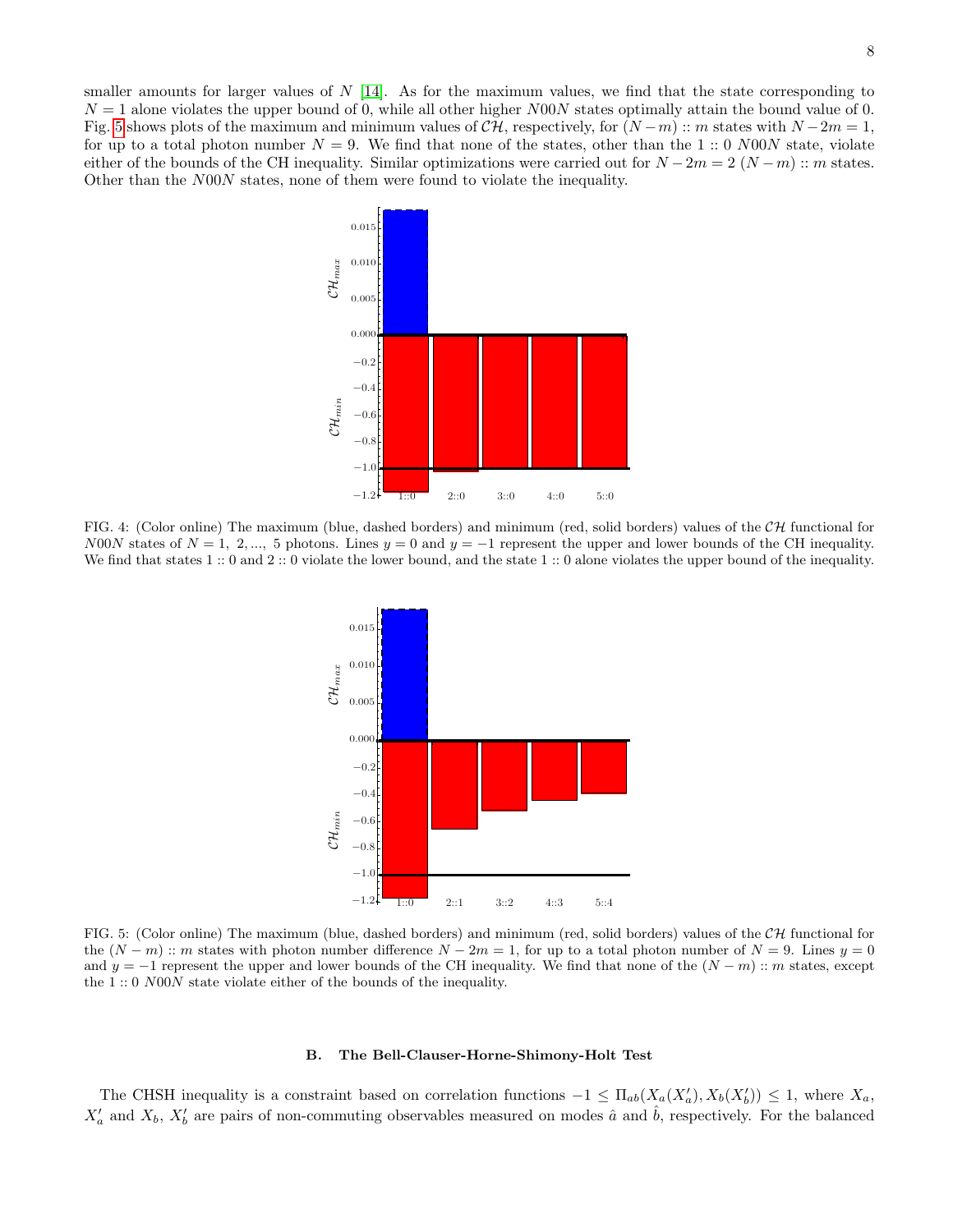homodyne-based setup, we construct the CHSH inequality with the correlation function  $E$  of Eq. [\(11\)](#page-5-1) corresponding to the joint measurement of observables  $\hat{X}_{\theta}^{a}$   $(\hat{X}_{\theta'}^{a})$  and  $\hat{X}_{\varphi}^{b}$   $(\hat{X}_{\varphi'}^{b})$  on the  $(N-m)$ : m state as  $-2 \leq \mathcal{CHSH} \leq 2$ , where

$$
\mathcal{CHSH} = E(\theta, \varphi) + E(\theta', \varphi) + E(\theta, \varphi') - E(\theta', \varphi'). \tag{20}
$$

The value of  $CHSH$  for the  $(N - m)$  :: m states of up to  $N = 9$ , extremized over the space of the parameters θ, θ',  $\varphi$ ,  $\varphi'$ , are tabulated in Table [II.](#page-9-0) Once again, we find that none of the  $(N-m)$ : m states violate any of the bounds of the inequality.

| m<br>$N-m$     | 0        |              | $\overline{2}$ | 3       | 4          | 5    |
|----------------|----------|--------------|----------------|---------|------------|------|
|                |          | 1.27         | 0              | 0.21    | 0          | 0.10 |
|                | $-1.27$  |              | 0.64           | 0       | 0.05       | 0    |
| $\overline{2}$ | $\theta$ | $-0.64$      |                | 0.95    | 0          | 0.13 |
| 3              | $-0.21$  | $\mathbf{0}$ | $-0.95$        |         | 0.72       | 0    |
|                | $\theta$ | $-0.05$      |                | $-0.72$ |            | 0.90 |
| 5              | $-0.10$  | 0            | 0.13           | 0       | $^{-0.90}$ |      |

<span id="page-9-0"></span>TABLE II: The extremal values of CHSH for the  $(N-m)$  :: m states. Values in the lower triangle of the table are the minimum values for states  $(N-m)$ : m, and the those in the upper triangle of the table (bold faced) are the maximum values for states  $m: N - m$ . We see that none of the states violate the CHSH inequality.



<span id="page-9-1"></span>FIG. 6: (Color online) The maximum (blue, dashed borders) and minimum (red, solid borders) values of the  $CHSH$  functional for N00N states of  $N = 1, 2, ..., 10$  photons. Lines  $y = +2$  and  $y = -2$  represent the upper and lower bounds of the CHSH inequality. We find that the 1 :: 0 state violates the lower bound, while none of the states violate the upper bound of the inequality.

For the unbalanced homodyne-based set up, we construct  $CHSH$  using the parity-based correlation function  $\Pi_{ab}$ of Eq.  $(16)$  as

$$
\mathcal{CHSH} = \Pi_{ab}(\alpha, \beta) + \Pi_{ab}(\alpha', \beta) + \Pi_{ab}(\alpha, \beta') - \Pi_{ab}(\alpha', \beta'). \tag{21}
$$

We numerically extremize  $\mathcal{CHSH}$  over the space of the complex parameters  $\alpha$ ,  $\alpha'$ ,  $\beta$  and  $\beta'$  for  $(N-m)$  :: m states up to  $N = 10$ . Fig. [6](#page-9-1) shows plots of the maximum and minimum values of CHSH for N00N states for up to  $N = 10$ . We see that the minimum value of the functional for the 1 :: 0 N00N state alone violates the lower bound  $-2$  of the inequality, a result already shown in Ref. [\[14\]](#page-13-8). As for the upper bound, we find that none of the N00N states violate the bound of 2. Fig. [7](#page-10-1) shows plots of the maximum and minimum values of  $CHSH$  for the  $(N-m)$  :: m states with photon number difference  $N - 2m = 1$  and a total photon number  $N = 9$ . Interestingly, we find that all  $(N - m)$  :: m states with  $N - 2m = 1$  violate the lower bound of  $-2$ , reaching a minimum value of  $\approx -2.2$ . Needless to say, none of them violate the upper bound of 2. Similar optimizations were carried out for  $N - 2m = 2$ ,  $N - 2m = 3$   $(N - m)$ : m states; none of them were found to violate either of the bounds of the inequality.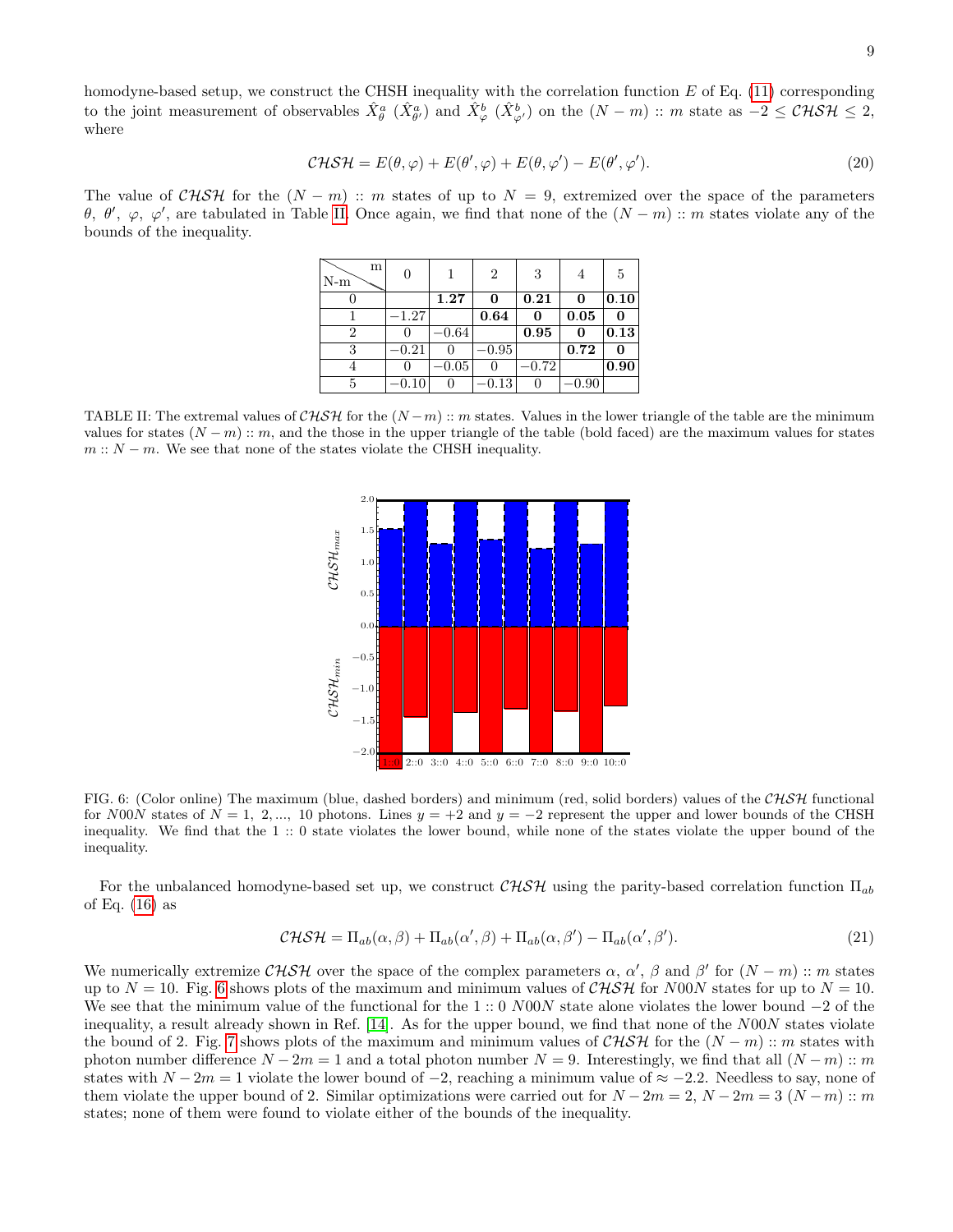

<span id="page-10-1"></span>FIG. 7: (Color online) The maximum (blue, dashed borders) and minimum (red, solid borders) values of the  $CHSH$  functional for  $(N-m)$ :: m states with photon number difference  $N-2m=1$ , for up to a total photon number of  $N=9$ . Lines  $y=+2$ and  $y = -2$  represent the upper and lower bounds of the CHSH inequality. We find that all the states violate the lower bound of the inequality, reaching a value of −2.2, while none of the states violate the upper bound of the inequality.

# <span id="page-10-0"></span>V. CONCLUSION AND SUMMARY

Evidently, the results of Sec. [IV](#page-7-0) do not comply with the statement 1 of the hypothesis presented in Sec. [II.](#page-3-1) A majority of the  $(N-m)$  :: m states (the N00N states and states with photon number difference  $N-2m=1$  being the only exceptions) do not exhibit any violation whatsoever of the two Bell's inequalities in the considered balanced and unbalanced homodyne setups. Thus, the violations of CH and CHSH inequalities by the  $(N - m)$  :: m states in the considered homodyne-based setups do not support any connection between quantum nonlocality and the phase sensitivity of the states. We note that the quadratures measured in a homodyne detection scheme depend on the local oscillator coherent fields. However, the QFI and hence the QCRB only depend on the photon numbers of the two mode quantum state. This supports the results that we find no simple relation between the CH and CHSH violations in homodyne detection schemes, and the phase sensitivity for  $(N - m)$  :: m states, respectively.

In summary, we studied the Bell-type quantum nonlocality exhibited by the two-mode entangled Fock state super-positions of Eq. [\(1\)](#page-1-2),  $(N-m)$  :: m. We considered the quantum nonlocality of the states with respect to Clauser-Horne and Clauser-Horne-Shimony-Holt inequalities in balanced and unbalanced homodyne detection schmes of Gilchrist et al. [\[9\]](#page-13-3) and Banaszek and Wódkiewicz [\[13\]](#page-13-7). We made an attempt to identify the relationship between the quantum nonlocality and the phase sensitivity of such states. We found that the Bell tests performed using the said homodynebased schemes do not support any connection between the two quantities for  $(N - m)$  :: m states of Eq. [\(1\)](#page-1-2). Hence, the amount of Bell violation in a homodyne setup as considered here may not be used to quantify sub-shot-noise sensitivity. However, the connection of Bell violation and sub-shot-noise sensitivity in other quantum metrology schemes remains a topic of ongoing research.

Acknowledgments. JPD and KPS would like to acknowledge support from the Air Force Office of Scientific Research, the Army Research Office, the Defense Advanced Research Projects Agency, and the National Science Foundation. CFW would like to add the following acknowledgement: I first met Howard at QCMC 2002 in Boston. He told me that as part of his formal education he went to the south of Germany and attended High School for a couple of years. He enjoyed chatting in German with me. Howard also introduced me to JPD at this conference who later hired me as a post doc. I met Howard several times at various international conferences over the past years. He always gave me advice on career moves and research topics, even in the weeks before his surgery. His encouragement and generosity made a deep impression on me and I will never forget this extraordinary researcher and warm welcoming personality.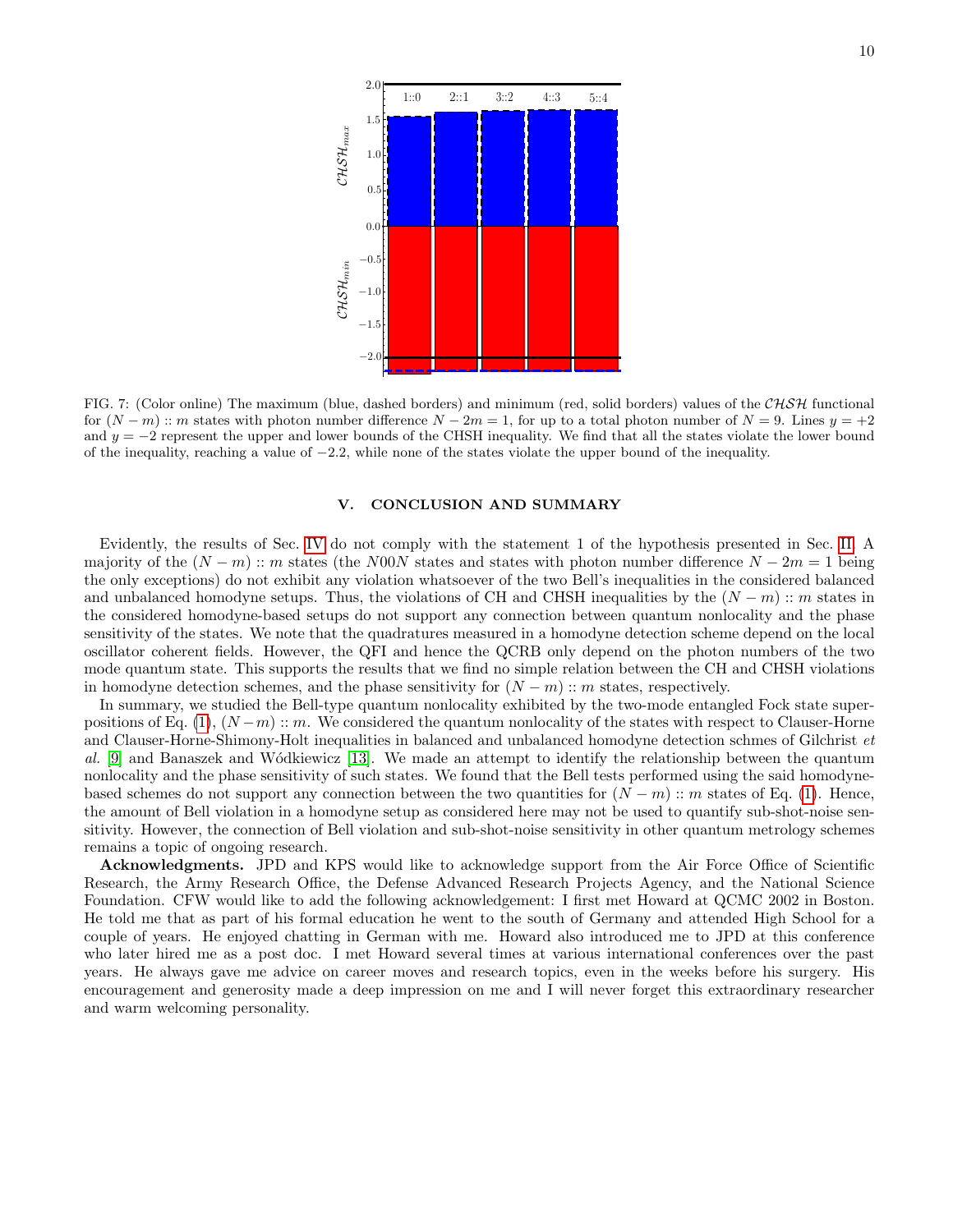#### <span id="page-11-1"></span><span id="page-11-0"></span>Appendix A

$$
\rho = |(N-m) :: m\rangle \langle (N-m) :: m|
$$
  
=  $\frac{1}{2} \Big[ |N-m,m\rangle \langle N-m,m| + |m,N-m\rangle \langle m,N-m|$   
+  $e^{-i(N-2m)\phi} |N-m,m\rangle \langle m,N-m| + e^{i(N-2m)\phi} |m,N-m\rangle \langle N-m,m| \Big].$  (A1)

The logarithmic negativity  $\varepsilon$  of the state can be calculated using the absolute sum of the negative eigenvalues  $\mathcal{N} =$  $|\sum_i \lambda_i|, \lambda_i < 0$  of the partial transpose of the density operator  $\rho^{PT}$ , as  $\varepsilon = \log(1+2\mathcal{N})$ . The partial transpose of  $\rho$ of Eq. [\(A1\)](#page-11-0) is given by

$$
\rho^{PT} = |(N-m)::m\rangle\langle(N-m)::m|
$$
  
=  $\frac{1}{2}\Big[|N-m,m\rangle\langle N-m,m|+|m,N-m\rangle\langle m,N-m|$   
+  $e^{-i(N-2m)\phi}|N-m,N-m\rangle\langle m,m|+e^{i(N-2m)\phi}|m,m\rangle\langle N-m,N-m| \Big].$  (A2)

Diagonalizing the off-diagonal terms,  $\rho^{PT}$  of Eq. [\(A2\)](#page-11-1) can be equivalently written as

$$
\rho = |(N-m) :: m\rangle \langle (N-m) :: m|
$$
  
=  $\frac{1}{2} \Big[ |N-m,m\rangle \langle N-m,m| + |m,N-m\rangle \langle m,N-m| + |\varphi_1\rangle \langle \varphi_1| - |\varphi_2\rangle \langle \varphi_2| \Big],$  (A3)

where  $|\varphi_1\rangle$  and  $|\varphi_2\rangle$  are normalized two-mode states given by

$$
|\varphi_1\rangle = \frac{1}{\sqrt{2}} \left( e^{-i(N-m)\phi} |N-m, N-m\rangle + e^{-im\phi} |m, m\rangle \right),
$$
  

$$
|\varphi_2\rangle = \frac{1}{\sqrt{2}} \left( e^{-i(N-m)\phi} |N-m, N-m\rangle - e^{-im\phi} |m, m\rangle \right).
$$
 (A4)

The eigenvalues of  $\rho^{PT}$  are  $\{1/2, 1/2, 1/2, -1/2\}$ . We notice that they are independent of the values of N and m. Thus, the logarithmic negativity of all  $(N - m)$ : m states is log 2.

## <span id="page-11-3"></span><span id="page-11-2"></span>Appendix B

The correlation function  $\Pi(\alpha, \beta)$  of Eq. [\(16\)](#page-6-2), for an  $(N - m)$  :: m state of Eq. [\(1\)](#page-1-2), is given by

$$
\langle (N-m) :: m | \hat{\Pi}(\alpha) \otimes \hat{\Pi}(\beta) | (N-m) :: m \rangle =
$$
  
\n
$$
\frac{1}{2} \Biggl[ \langle N-m | \hat{D}(\alpha)(-1)^{\hat{n}_a} \hat{D}(-\alpha) | N-m \rangle \langle m | \hat{D}(\beta)(-1)^{\hat{n}_b} \hat{D}(-\beta) | m \rangle
$$
  
\n
$$
+ \langle m | \hat{D}(\alpha)(-1)^{\hat{n}_a} \hat{D}(-\alpha) | m \rangle \langle N-m | \hat{D}(\beta)(-1)^{\hat{n}_b} \hat{D}(-\beta) | N-m \rangle
$$
  
\n
$$
+ \{ \exp(i(N-2m)\phi) \langle N-m | \hat{D}(\alpha)(-1)^{\hat{n}_a} \hat{D}(-\alpha) | m \rangle \times \langle m | \hat{D}(\beta)(-1)^{\hat{n}_b} \hat{D}(-\beta) | N-m \rangle + \text{c.c.} \} \Biggr],
$$
 (B1)

where we have used the fact that  $\hat{D}(\alpha)^{\dagger} = \hat{D}(-\alpha)$ . Denoting displaced Fock states by  $\hat{D}(\alpha)|n\rangle = |\alpha, n\rangle$ , Eq. [\(B1\)](#page-11-2) can be rewritten as

$$
\langle (N-m) :: m | \hat{\Pi}(\alpha) \otimes \hat{\Pi}(\beta) | (N-m) :: m \rangle =
$$
  
\n
$$
\frac{1}{2} \Biggl[ \langle -\alpha, N-m | (-1)^{\hat{n}_a} | -\alpha, N-m \rangle \langle -\beta, m | (-1)^{\hat{n}_b} | -\beta, m \rangle
$$
  
\n
$$
+ \langle -\alpha, m | (-1)^{\hat{n}_a} | -\alpha, m \rangle \langle -\beta, N-m | (-1)^{\hat{n}_b} | -\beta, N-m \rangle
$$
  
\n
$$
+ 2 \text{Re} \{ \exp(i(N-2m)\phi) \langle -\alpha, N-m | (-1)^{\hat{n}_a} | -\alpha, m \rangle \langle -\beta, m | (-1)^{\hat{n}_b} | -\beta, N-m \rangle \} \Biggr].
$$
 (B2)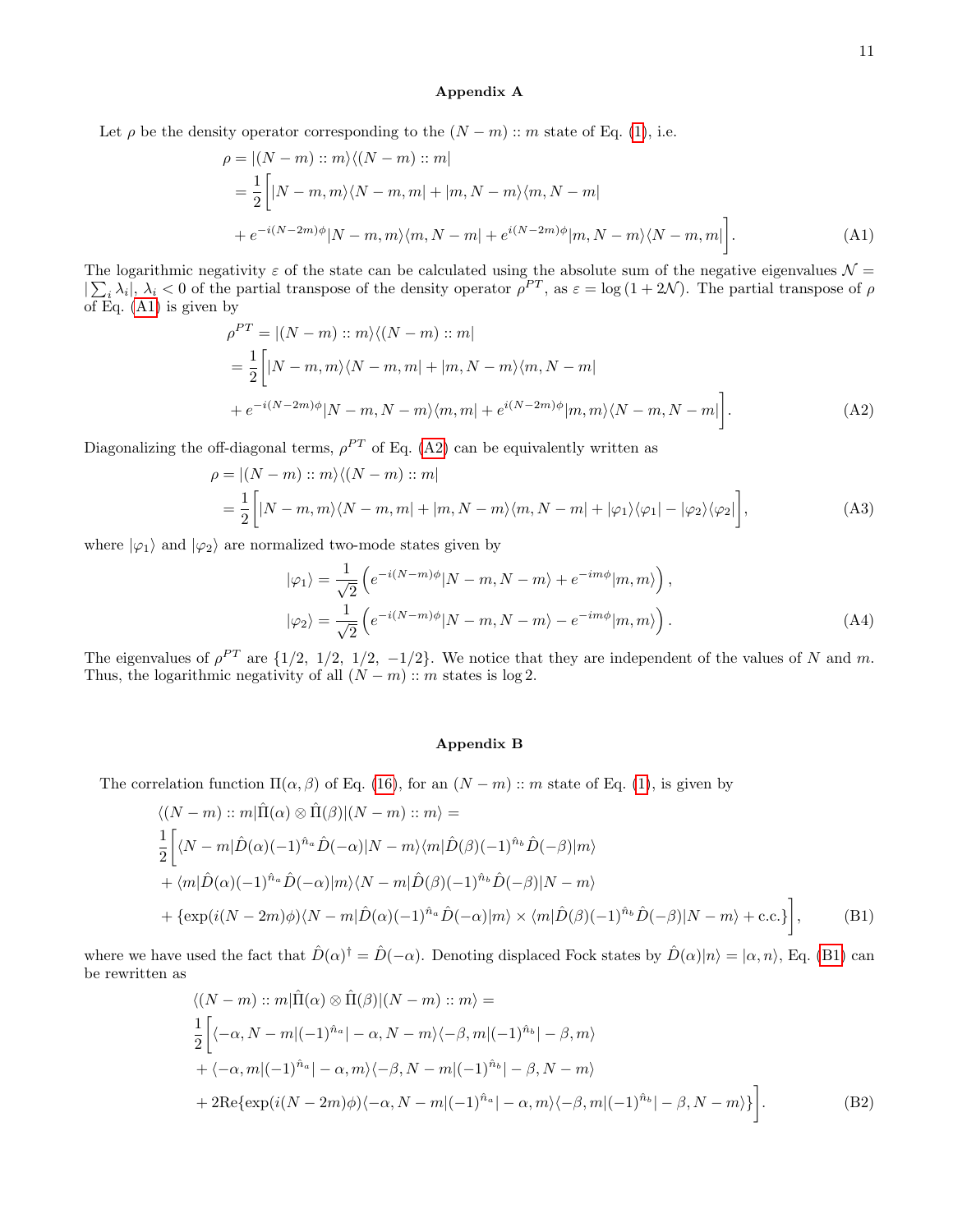Using the number basis expansion of states of the form  $\alpha$ , n<sub>i</sub> as given in Ref. [\[24\]](#page-13-18), one can show that

$$
(-1)^{\hat{n}}|\alpha, N-m\rangle = (-1)^{n}|\alpha, n\rangle.
$$
 (B3)

Therefore, Eq. [\(B2\)](#page-11-3) can be written as:

$$
\langle (N-m) :: m | \hat{\Pi}(\alpha) \otimes \hat{\Pi}(\beta) | (N-m) :: m \rangle =
$$
  
\n
$$
\frac{(-1)^N}{2} \Biggl[ \langle -\alpha, N-m | \alpha, N-m \rangle \langle -\beta, m | \beta, m \rangle + \langle -\alpha, m | \alpha, m \rangle \langle -\beta, N-m | \beta, N-m \rangle
$$
  
\n
$$
+ 2 \text{Re} \{ \exp(i(N-2m)\phi) \langle -\alpha, N-m | \alpha, m \rangle \langle -\beta, m | \beta, N-m \rangle \} \Biggr].
$$
\n(B4)

The inner product of displaced Fock states is given by [\[25\]](#page-13-19)

$$
\langle -\alpha, N-m|\alpha, m\rangle = \exp(-2|\alpha|^2) \sqrt{\frac{m!}{(N-m)!}} (2\alpha)^{N-2m} L_{N-m}^{N-2m}(4|\alpha|^2). \tag{B5}
$$

Using Eq. [\(B5\)](#page-12-8) in Eq. [\(B4\)](#page-12-9), the correlation function  $\Pi(\alpha, \beta)$  for the  $(N - m)$  :: m state is found to be of the form given in Eq. [\(17\)](#page-7-2). Further, the two-mode Wigner function of the state can be written as

<span id="page-12-9"></span><span id="page-12-8"></span>
$$
W(\alpha, \beta) = \frac{4}{\pi^2} \Pi(\alpha, \beta).
$$
 (B6)

- <span id="page-12-0"></span>[1] Ryszard Horodecki, Paweł Horodecki, Michał Horodecki, and Karol Horodecki. Quantum entanglement. Reviews of Modern Physics, 81(2):865–942, June 2009.
- <span id="page-12-1"></span>[2] Jian-Wei Pan, Zeng-Bing Chen, Chao-Yang Lu, Harald Weinfurter, Anton Zeilinger, and Marek Zukowski. Multiphoton ˙ entanglement and interferometry. Rev. Mod. Phys., 84:777–838, May 2012.
- <span id="page-12-2"></span>[3] Rafal Demkowicz-Dobrzanski, Marcin Jarzyna, and Jan Kolodynski. Quantum limits in optical interferometry. volume 60 of Progress in Optics, pages 345 – 435. 2015. J.P. Dowling and K.P. Seshadreesan. Quantum optical technologies for metrology, sensing, and imaging. Journal of Lightwave Technology, 33(12):2359–2370, June 2015. Jonathan P. Dowling. Quantum optical metrology—the lowdown on high-N00N states. Contemp. Phys., 49(2):125–143, 2008.
- <span id="page-12-4"></span><span id="page-12-3"></span>[4] Richard Birrittella, Jihane Mimih, and Christopher C. Gerry. Multiphoton quantum interference at a beam splitter and the approach to heisenberg-limited interferometry. Phys. Rev. A, 86:063828, Dec 2012.

Jaewoo Joo, William J. Munro, and Timothy P. Spiller. Quantum metrology with entangled coherent states. Phys. Rev. Lett., 107:083601, Aug 2011.

Kaushik P. Seshadreesan, Petr M. Anisimov, Hwang Lee, and Jonathan P. Dowling. Parity detection achieves the heisenberg limit in interferometry with coherent mixed with squeezed vacuum light. New J. Phys., 13(8):083026, 2011.

Takafumi Ono and Holger F. Hofmann. Effects of photon losses on phase estimation near the Heisenberg limit using coherent light and squeezed vacuum. Phys. Rev. A, 81(3):033819, Mar 2010.

Petr M. Anisimov, Gretchen M. Raterman, Aravind Chiruvelli, William N. Plick, Sean D. Huver, Hwang Lee, and Jonathan P. Dowling. Quantum metrology with two-mode squeezed vacuum: Parity detection beats the Heisenberg limit. Phys. Rev. Lett., 104:103602, Mar 2010.

Luca Pezzé and Augusto Smerzi. Mach-Zehnder interferometry at the Heisenberg limit with coherent and squeezed-vacuum light. Phys. Rev. Lett., 100(7):073601, Feb 2008.

H. Uys and P. Meystre. Quantum states for heisenberg-limited interferometry. Phys. Rev. A, 76:013804, Jul 2007.

M. J. Holland and K. Burnett. Interferometric detection of optical phase shifts at the Heisenberg limit. Phys. Rev. Lett., 71(9):1355–1358, Aug 1993.

- <span id="page-12-7"></span><span id="page-12-5"></span>[5] Bhaskar Roy Bardhan, Kebei Jiang, and Jonathan P. Dowling. Effects of phase fluctuations on phase sensitivity and visibility of path-entangled photon fock states. Phys. Rev. A, 88:023857, Aug 2013. Kebei Jiang, Chase J. Brignac, Yi Weng, Moochan B. Kim, Hwang Lee, and Jonathan P. Dowling. Strategies for choos
	- ing path-entangled number states for optimal robust quantum-optical metrology in the presence of loss. Phys. Rev. A, 86:013826, Jul 2012.

<span id="page-12-6"></span>Sean D. Huver, Christoph F. Wildfeuer, and Jonathan P. Dowling. Entangled fock states for robust quantum optical metrology, imaging, and sensing. Phys. Rev. A, 78:063828, Dec 2008.